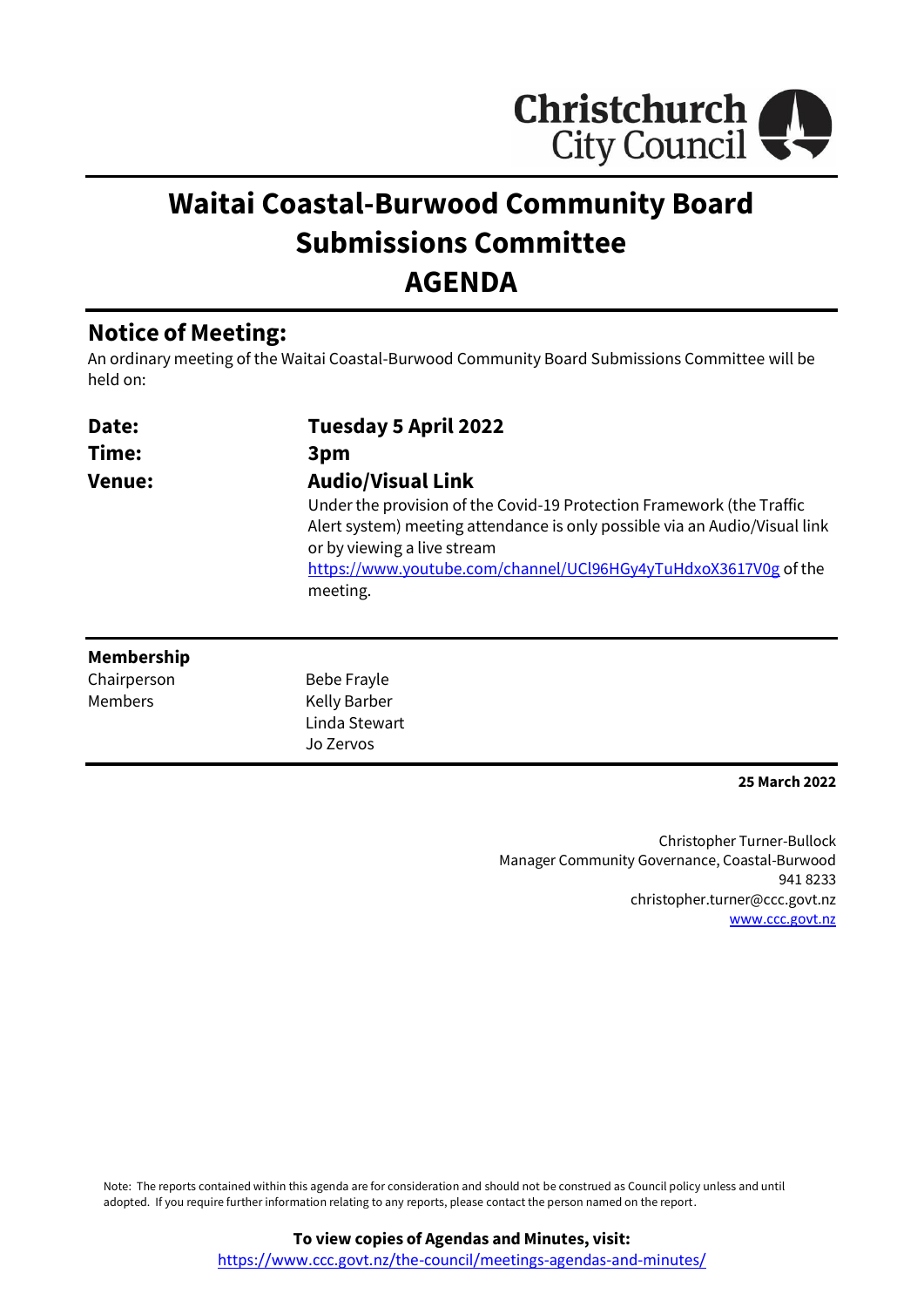

Part AMatters Requiring a Council Decision

#### **Part B Reports for Information**

## **Part C Decisions Under Delegation**

#### **TABLE OF CONTENTS**

#### **STAFF REPORTS**

| Ihutai-Estuary and Coastal Draft Stormwater Management Plan - Board |  |
|---------------------------------------------------------------------|--|
|                                                                     |  |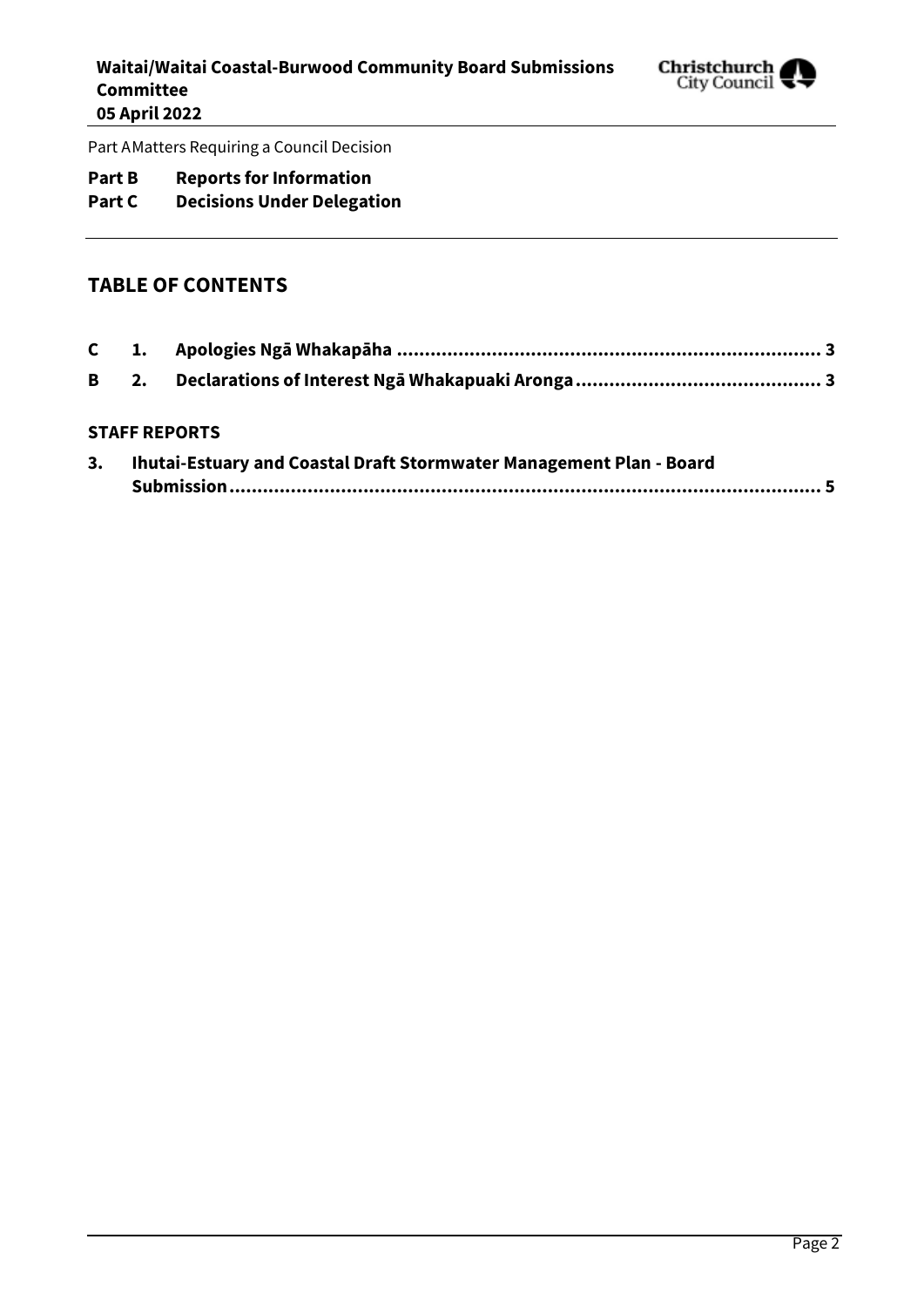

## <span id="page-2-0"></span>**1. Apologies Ngā Whakapāha**

At the close of the agenda no apologies had been received.

## <span id="page-2-1"></span>**2. Declarations of Interest Ngā Whakapuaki Aronga**

Members are reminded of the need to be vigilant and to stand aside from decision making when a conflict arises between their role as an elected representative and any private or other external interest they might have.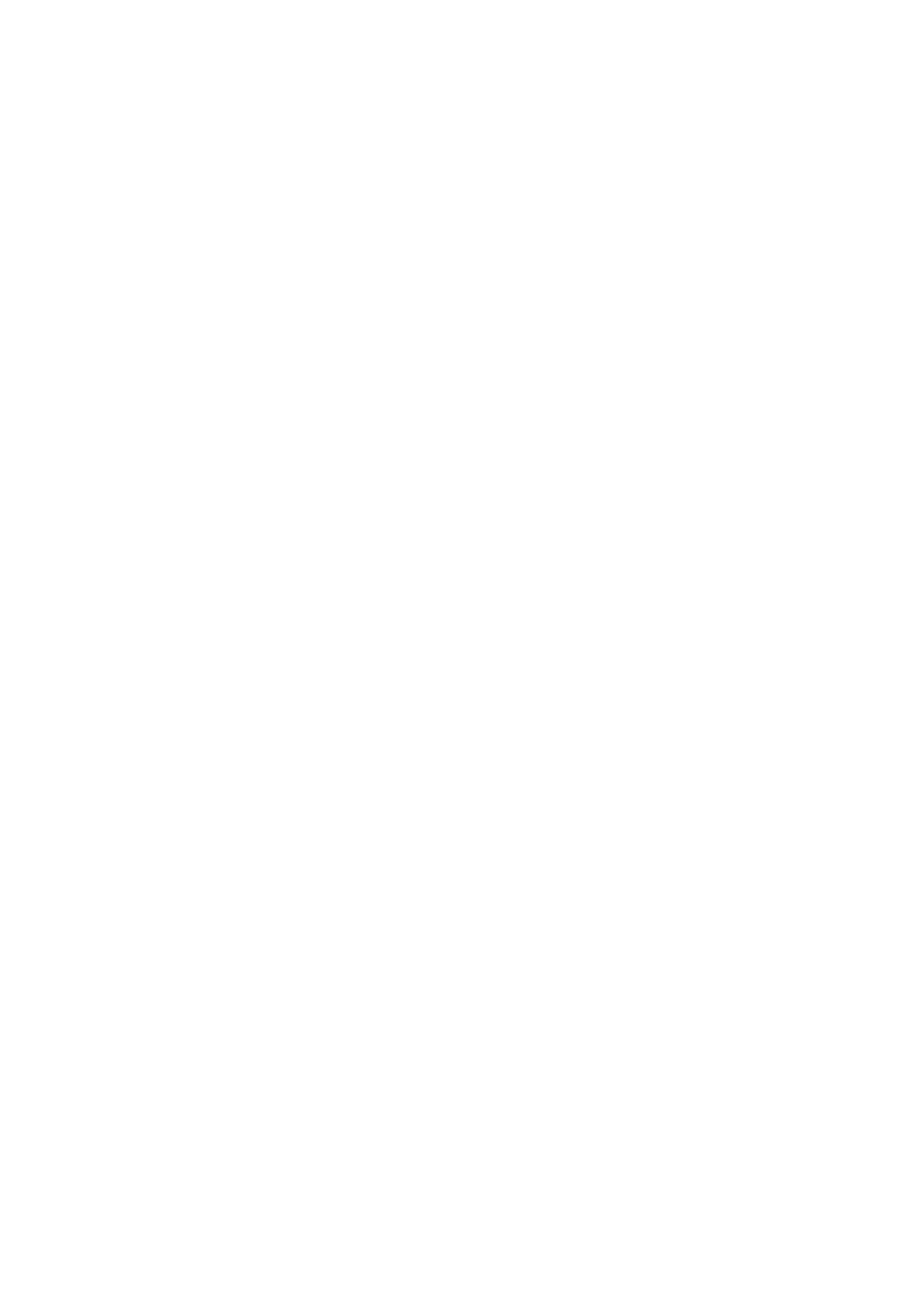

# <span id="page-4-0"></span>**3. Ihutai-Estuary and Coastal Draft Stormwater Management Plan - Board Submission**

| Reference Te Tohutoro: 22/342005 |                                                                              |
|----------------------------------|------------------------------------------------------------------------------|
| <b>Report of Te Pou Matua:</b>   | <b>Cindy Sheppard, Community Board Advisor</b><br>cindy.sheppard@ccc.govt.nz |
| <b>General Manager</b>           | Mary Richardson, General Manager, Citizens and Community                     |
| Pouwhakarae:                     | mary.richardson@ccc.govt.nz                                                  |

#### **1. Brief Summary**

- 1.1 The purpose of this report is for the Waitai Coastal-Burwood Community Board Submissions Committee to consider the preparation of a Board Submission to the Council on the Ihutai-Estuary and Coastal Draft Stormwater Management Plan.
- 1.2 The draft Stormwater Management Plan sets out what we need to do in order to meet the conditions of the Comprehensive Stormwater Network Discharge Consent (CSNDC).

The Ihutai-Estuary and Coastal catchment spans from the coastal fringe from Te Riu O Te Aika Kawa/Brooklands Lagoon to Godley Head. Two thirds of the catchment is coastal plains with the remainder made up by parts of the Port Hills. The area is 4,700 hectares.

The catchment includes Parklands, parts of North and South New Brighton, Linwood east of the central city, and Bromley. Port Hills areas include Mount Pleasant and Redcliffs, which drain into the estuary, and Clifton Hill, Sumner and Scarborough, which drain into the ocean.

Many waterways in the Ihutai-Estuary and Coastal catchment are rain fed and only flow when the weather is wet. More prominent rain fed waterways include the Sumner Stream, Charlesworth Drain, Mt Pleasant Waterway and Rifle Range Stream. The City Outfall Drain and Linwood Canal are fed by groundwater throughout the year.

Christchurch's coastal plains were historically swampland or wet areas. Over time they have been drained by pipes taking stormwater to the shore. In populated hill areas most stormwater flows down road side channels into pipes and streams, or open concrete waterways.

The Ihutai-Estuary and Coastal Stormwater Manament Plan has three key purposes:

- To meet the targets for lowering stormwater contaminants under the CSNDC.
- To propose extra targets for lowering stormwater contaminants above and beyond CSNDC.
- To describe the ways stormwater discharges will be improved over time to meet environmental objectives.
- 1.3 The following links are provided to assist the Submissions Committee in its deliberations.
	- Summary Document

[https://ccc.govt.nz/assets/Documents/Consultation/2022/02-February/PRINT-](https://ccc.govt.nz/assets/Documents/Consultation/2022/02-February/PRINT-CIT5033-Ihutai-Estuary-and-Coastal-draft-stormwater-management-plan-consultation-doc.pdf)[CIT5033-Ihutai-Estuary-and-Coastal-draft-stormwater-management-plan](https://ccc.govt.nz/assets/Documents/Consultation/2022/02-February/PRINT-CIT5033-Ihutai-Estuary-and-Coastal-draft-stormwater-management-plan-consultation-doc.pdf)[consultation-doc.pdf](https://ccc.govt.nz/assets/Documents/Consultation/2022/02-February/PRINT-CIT5033-Ihutai-Estuary-and-Coastal-draft-stormwater-management-plan-consultation-doc.pdf)